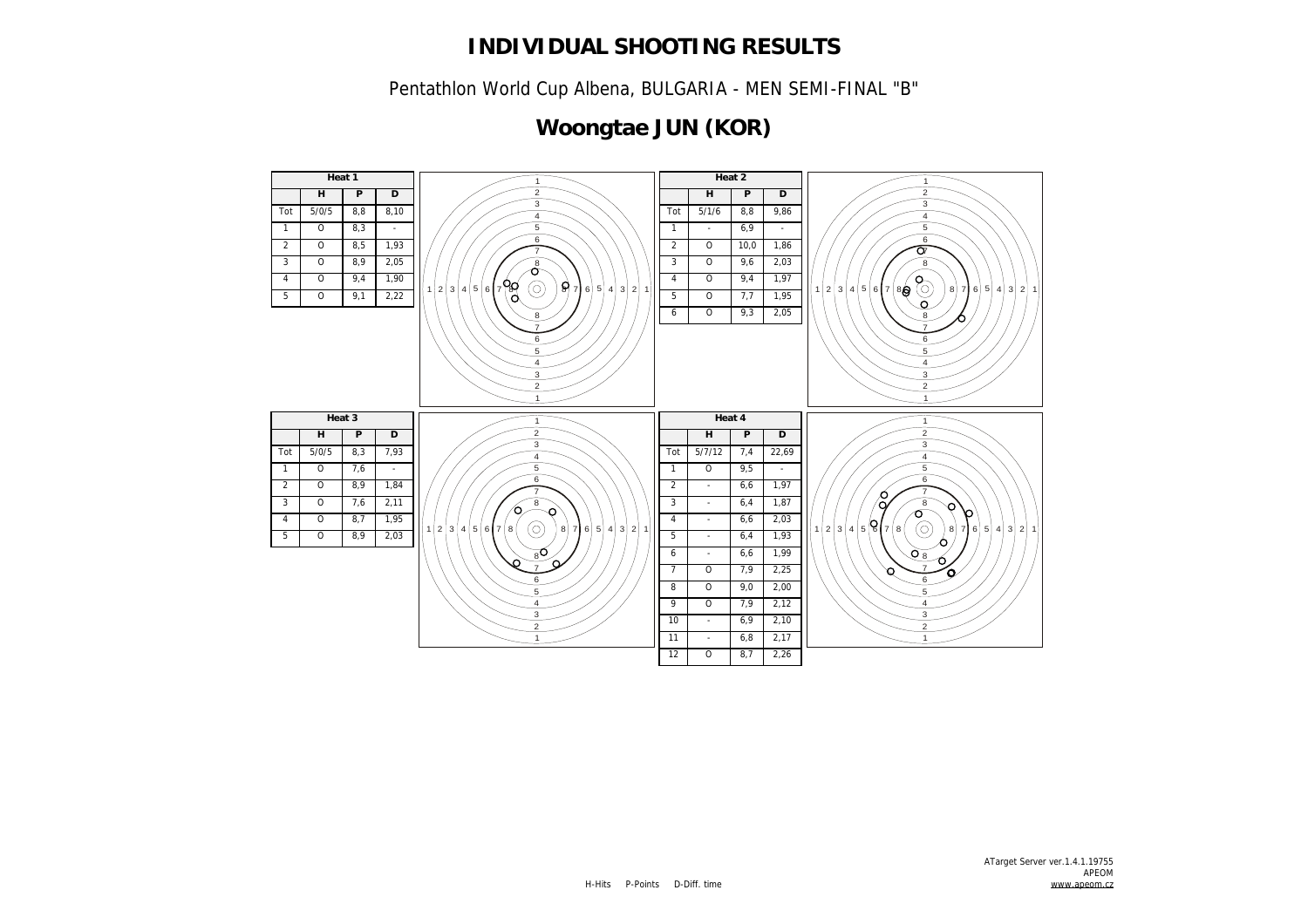Pentathlon World Cup Albena, BULGARIA - MEN SEMI-FINAL "B"

# **Joseph CHOONG (GBR)**

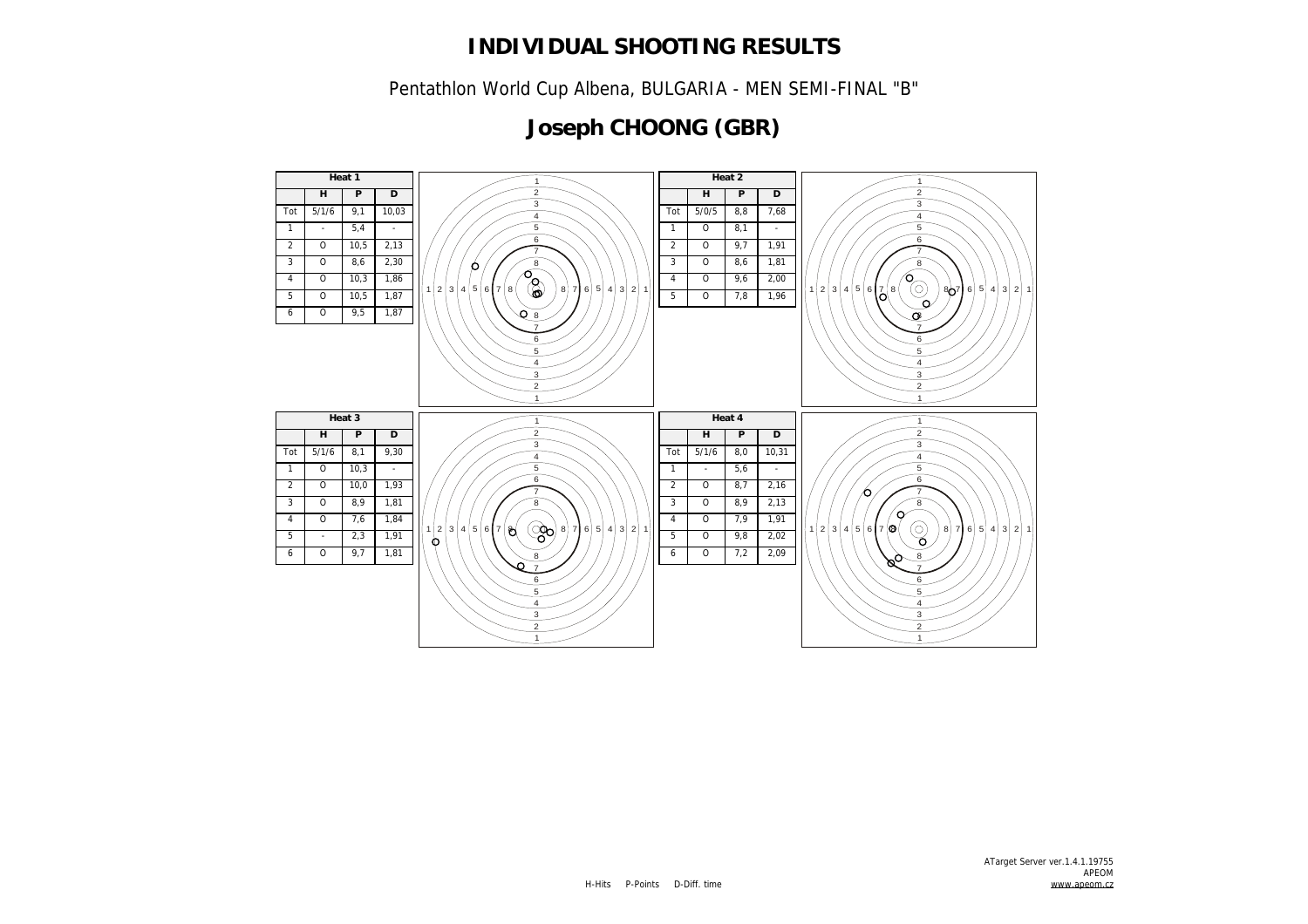Pentathlon World Cup Albena, BULGARIA - MEN SEMI-FINAL "B"

# **Jinhwa JUNG (KOR)**

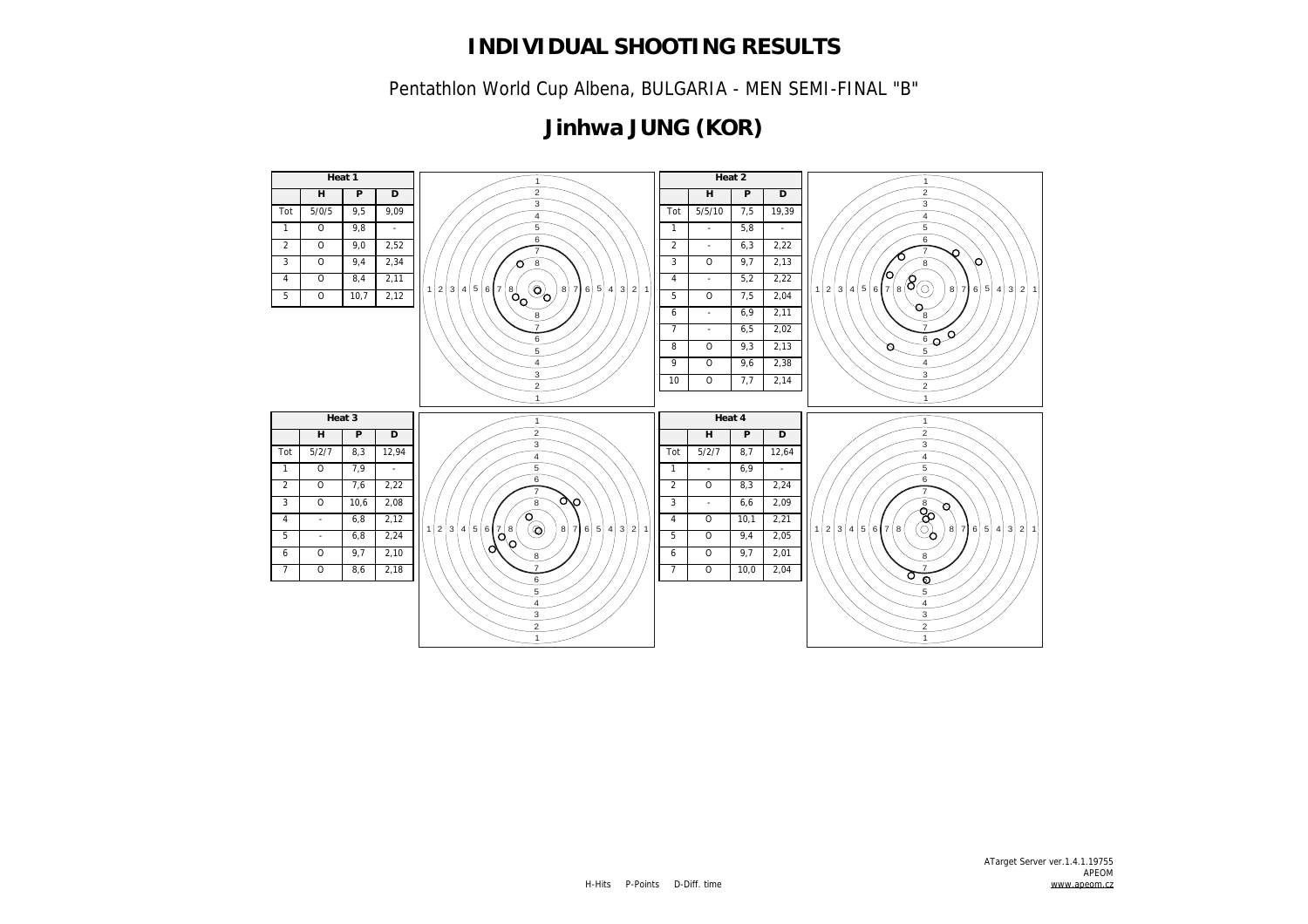Pentathlon World Cup Albena, BULGARIA - MEN SEMI-FINAL "B"

## **Ahmed HAMED (EGY)**

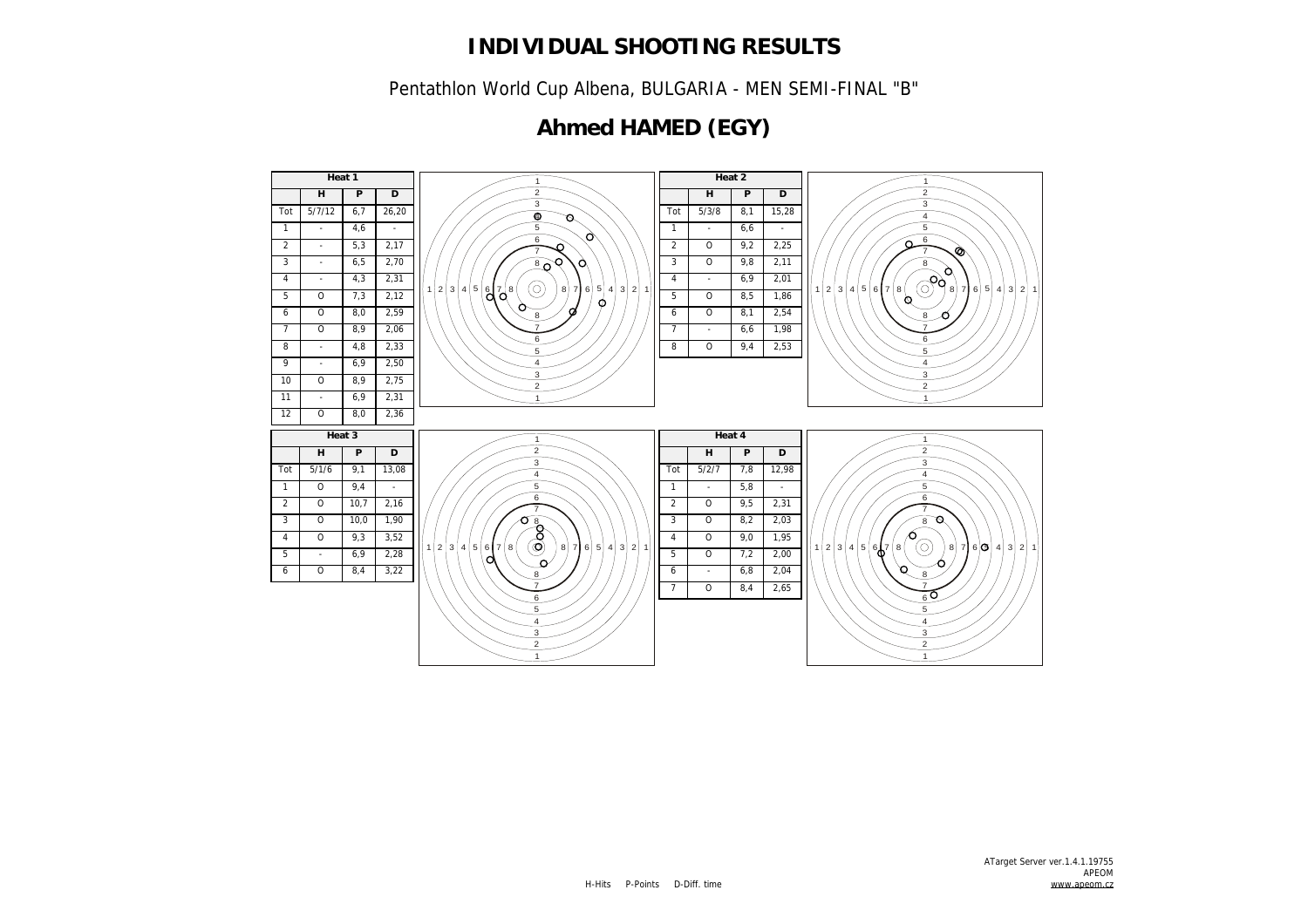Pentathlon World Cup Albena, BULGARIA - MEN SEMI-FINAL "B"

# **Gergely REGOS (HUN)**

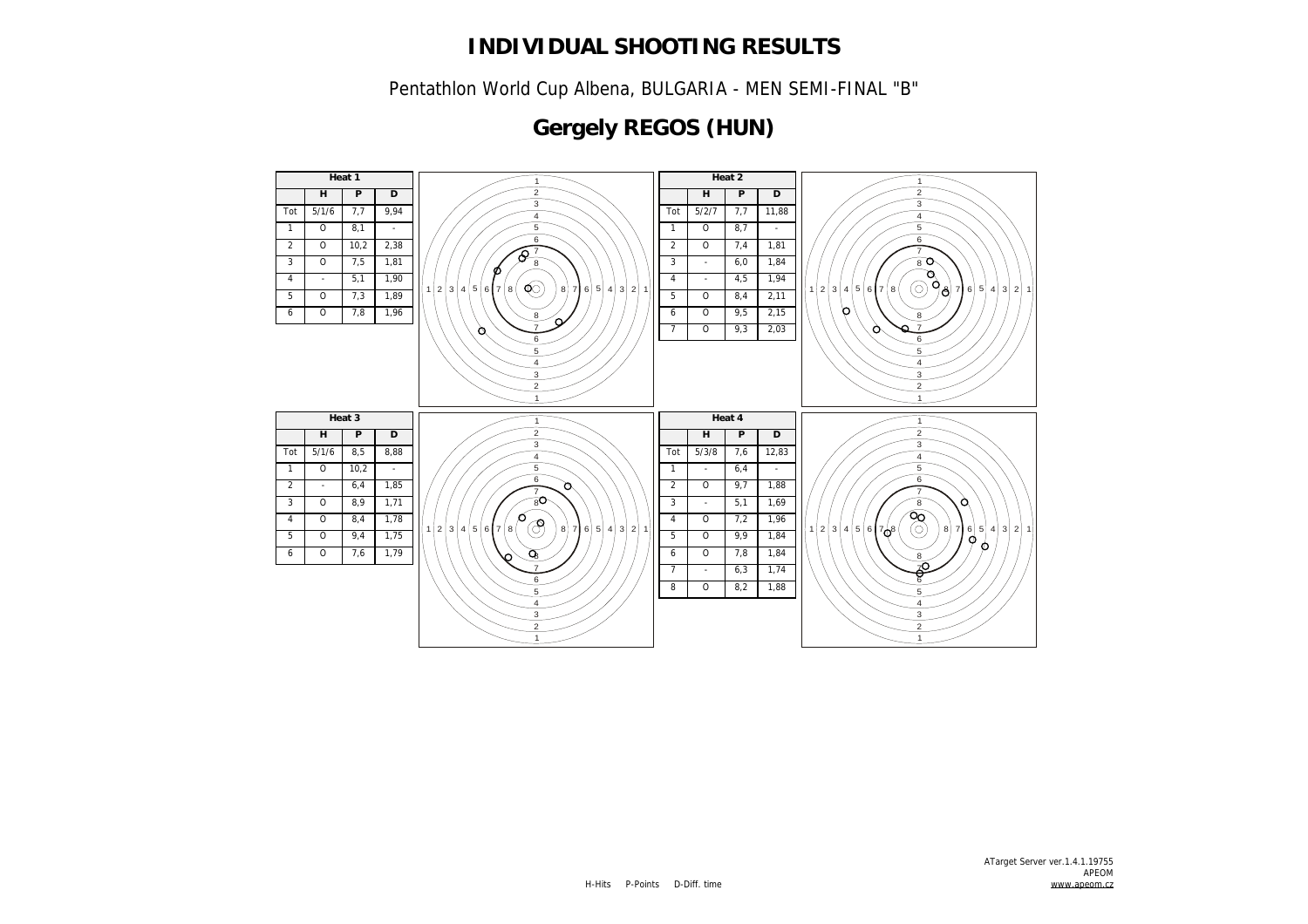Pentathlon World Cup Albena, BULGARIA - MEN SEMI-FINAL "B"

## **Todor MIHALEV (BUL)**

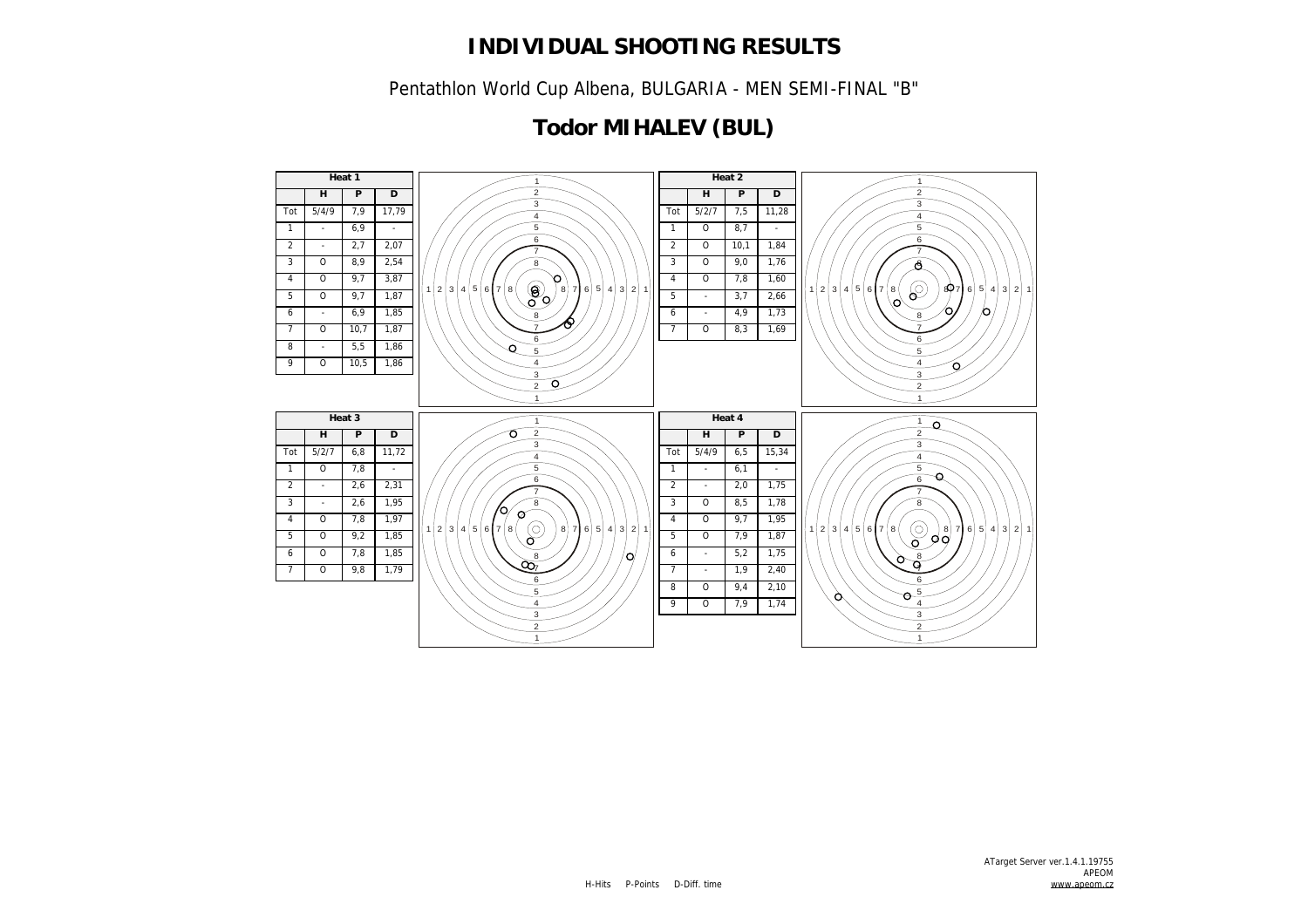Pentathlon World Cup Albena, BULGARIA - MEN SEMI-FINAL "B"

## **J. SWIDERSKI (POL)**

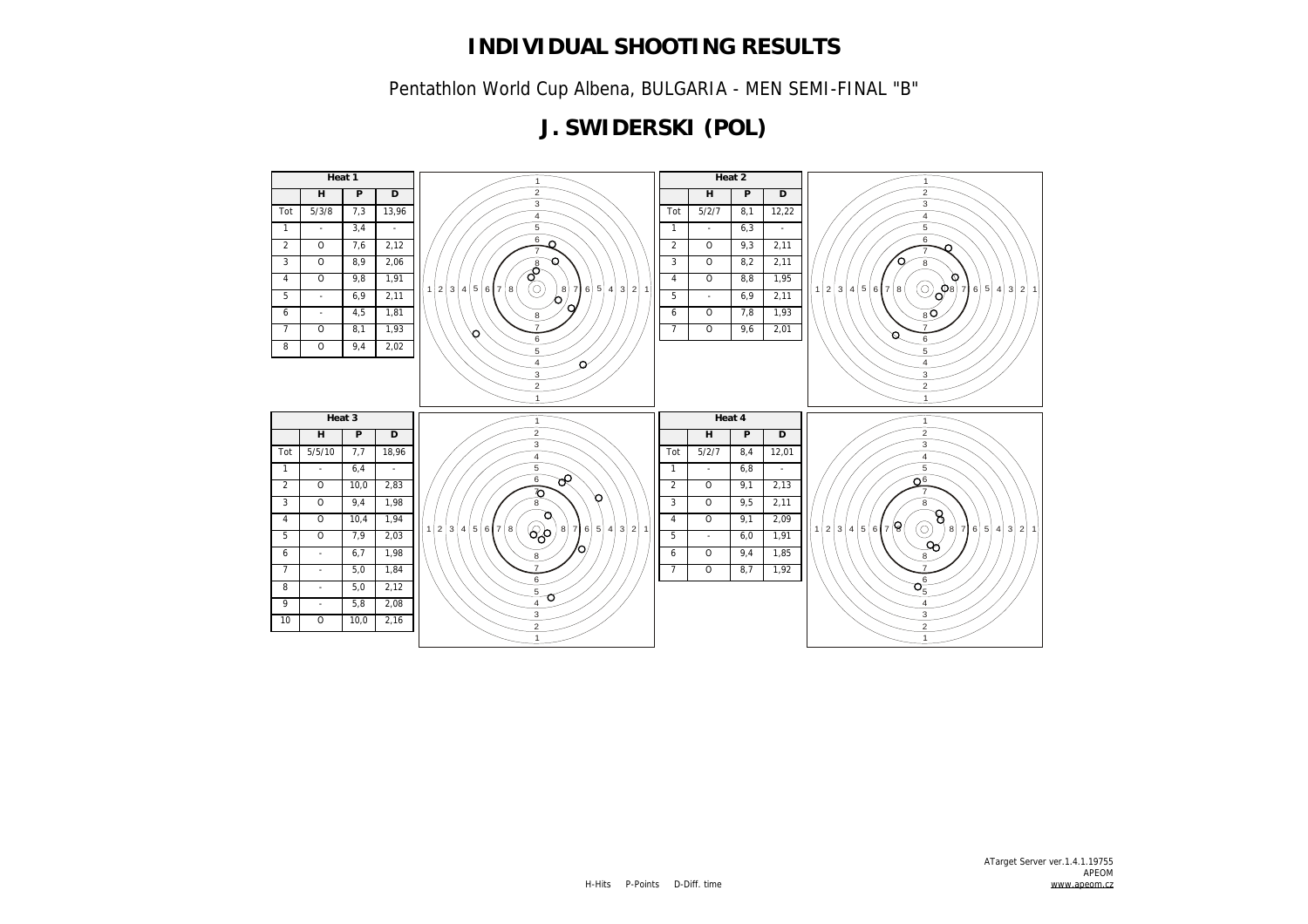Pentathlon World Cup Albena, BULGARIA - MEN SEMI-FINAL "B"

# **Bugra UNAL (TUR)**

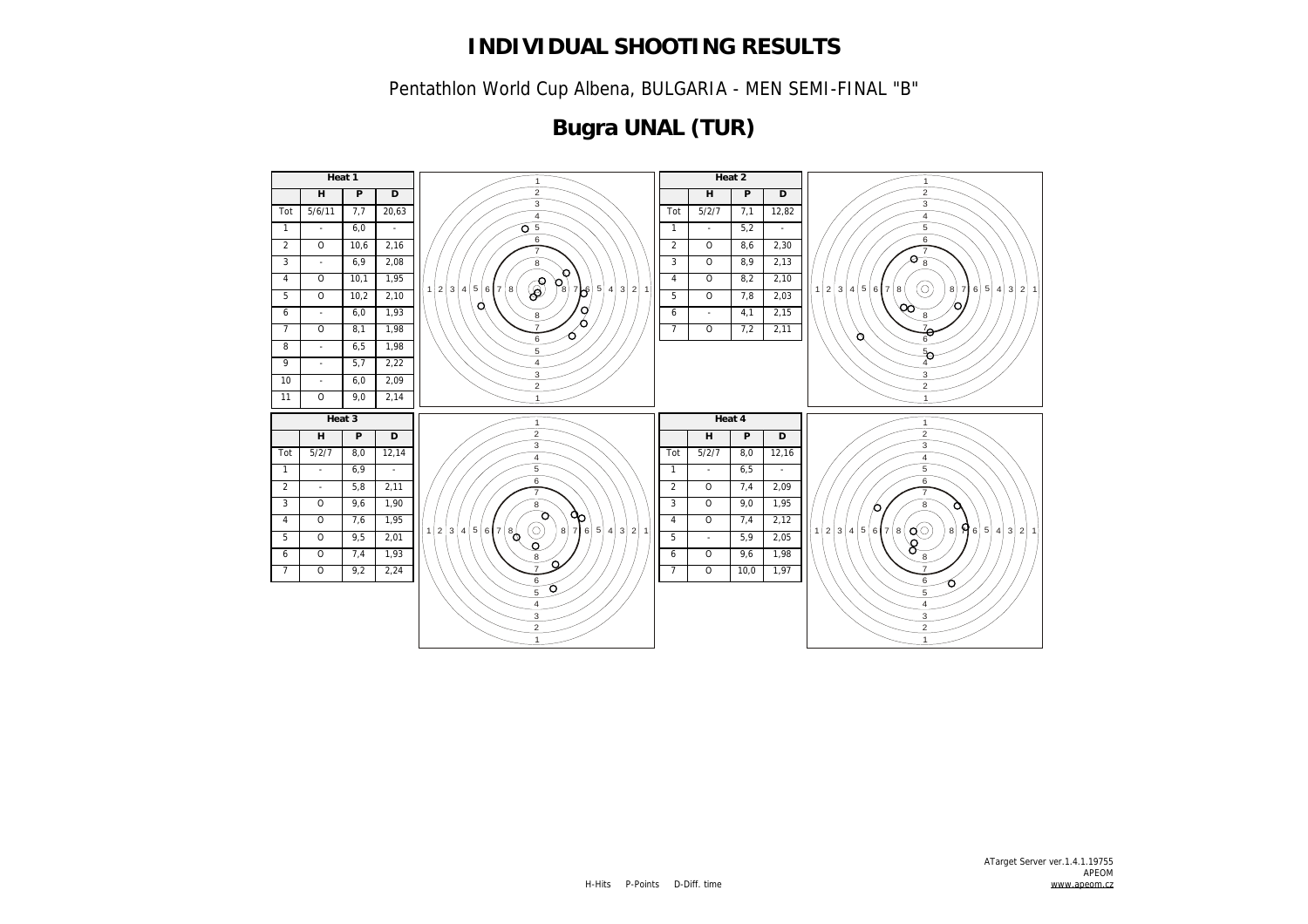Pentathlon World Cup Albena, BULGARIA - MEN SEMI-FINAL "B"

## **Dominik OLEJARZ (GER)**

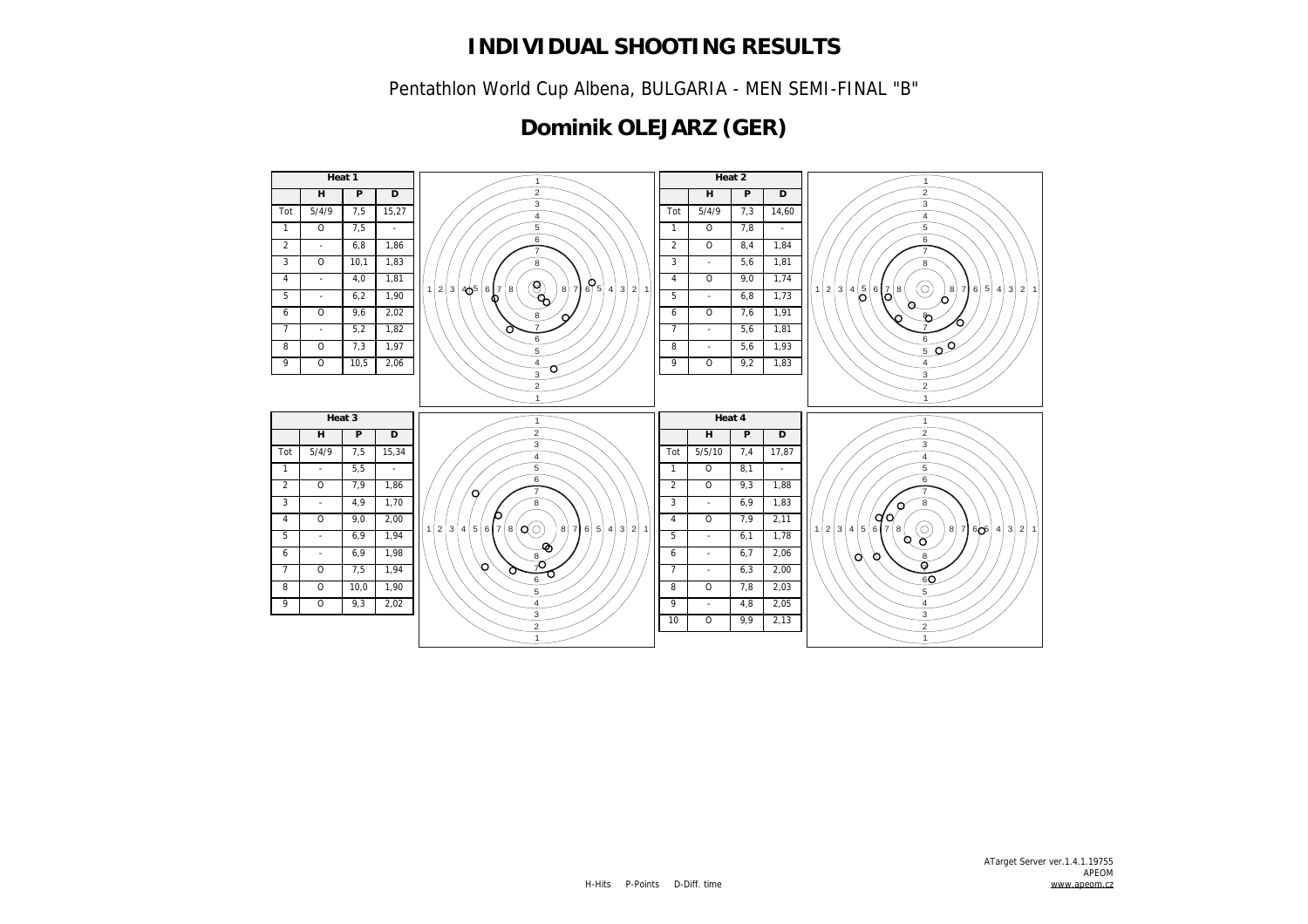Pentathlon World Cup Albena, BULGARIA - MEN SEMI-FINAL "B"

## **Eslam HAMAD (EGY)**

![](_page_9_Figure_3.jpeg)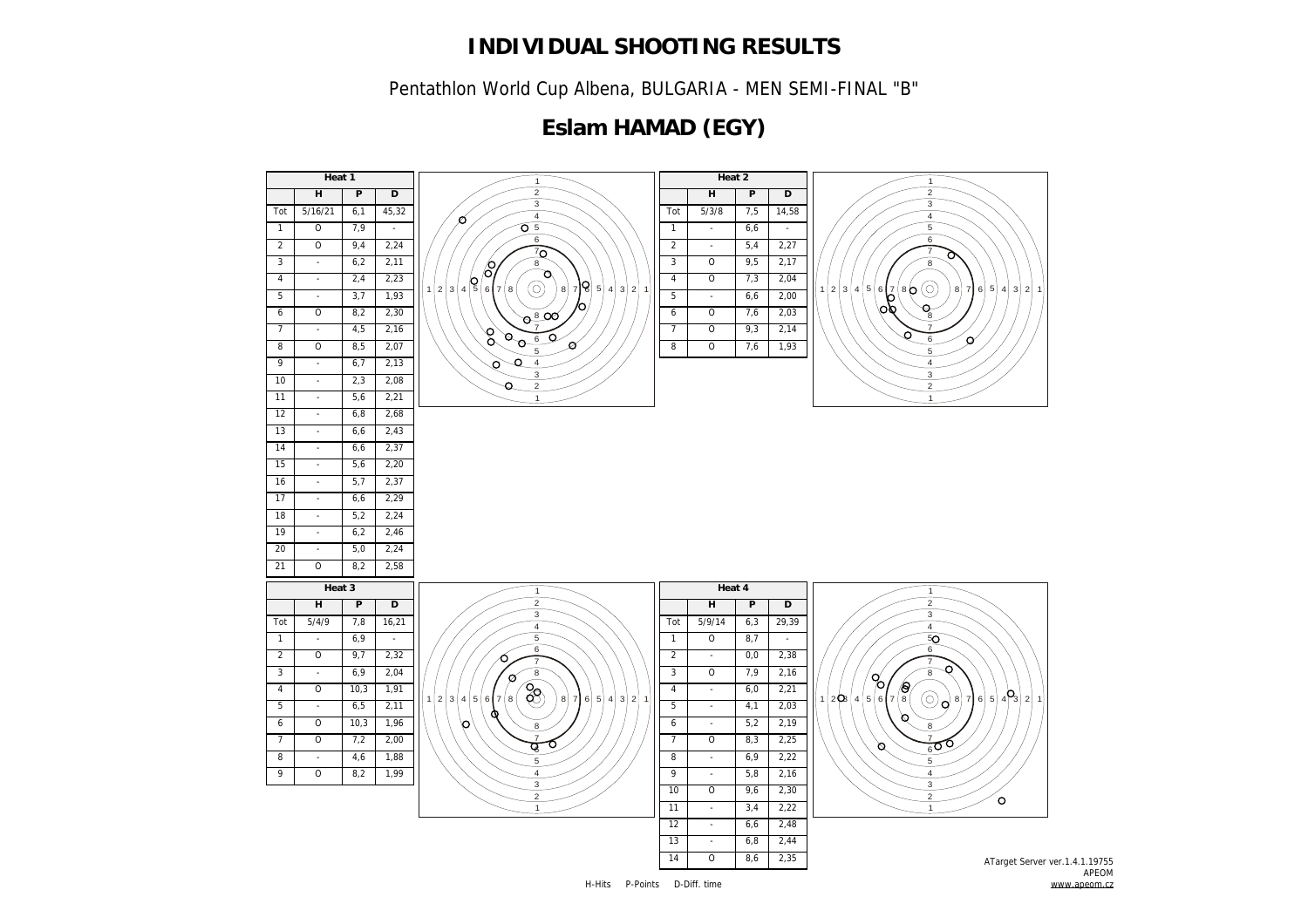Pentathlon World Cup Albena, BULGARIA - MEN SEMI-FINAL "B"

## **Jozsef TAMAS (HUN)**

![](_page_10_Figure_3.jpeg)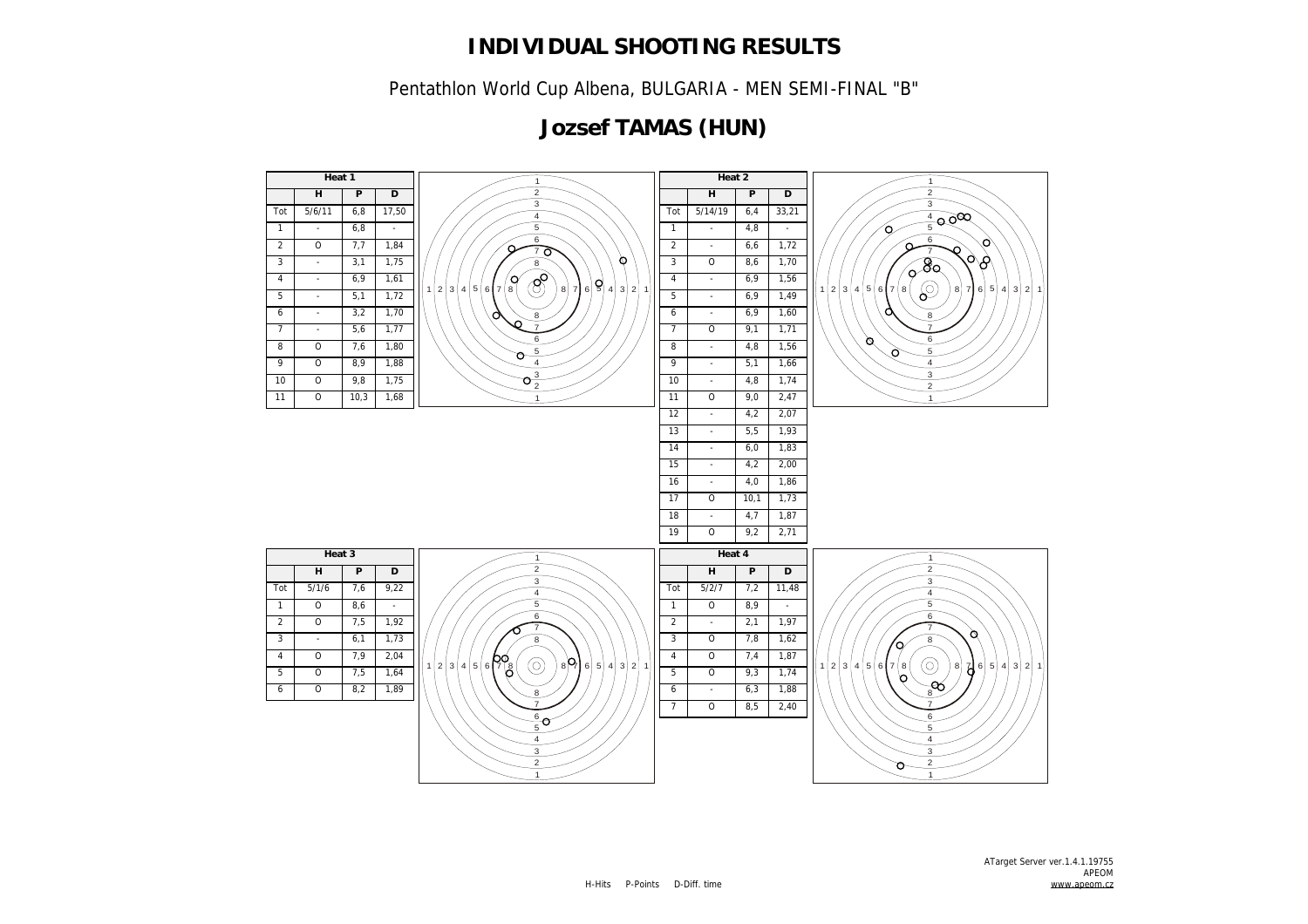Pentathlon World Cup Albena, BULGARIA - MEN SEMI-FINAL "B"

# **Marek GRYCZ (CZE)**

![](_page_11_Figure_3.jpeg)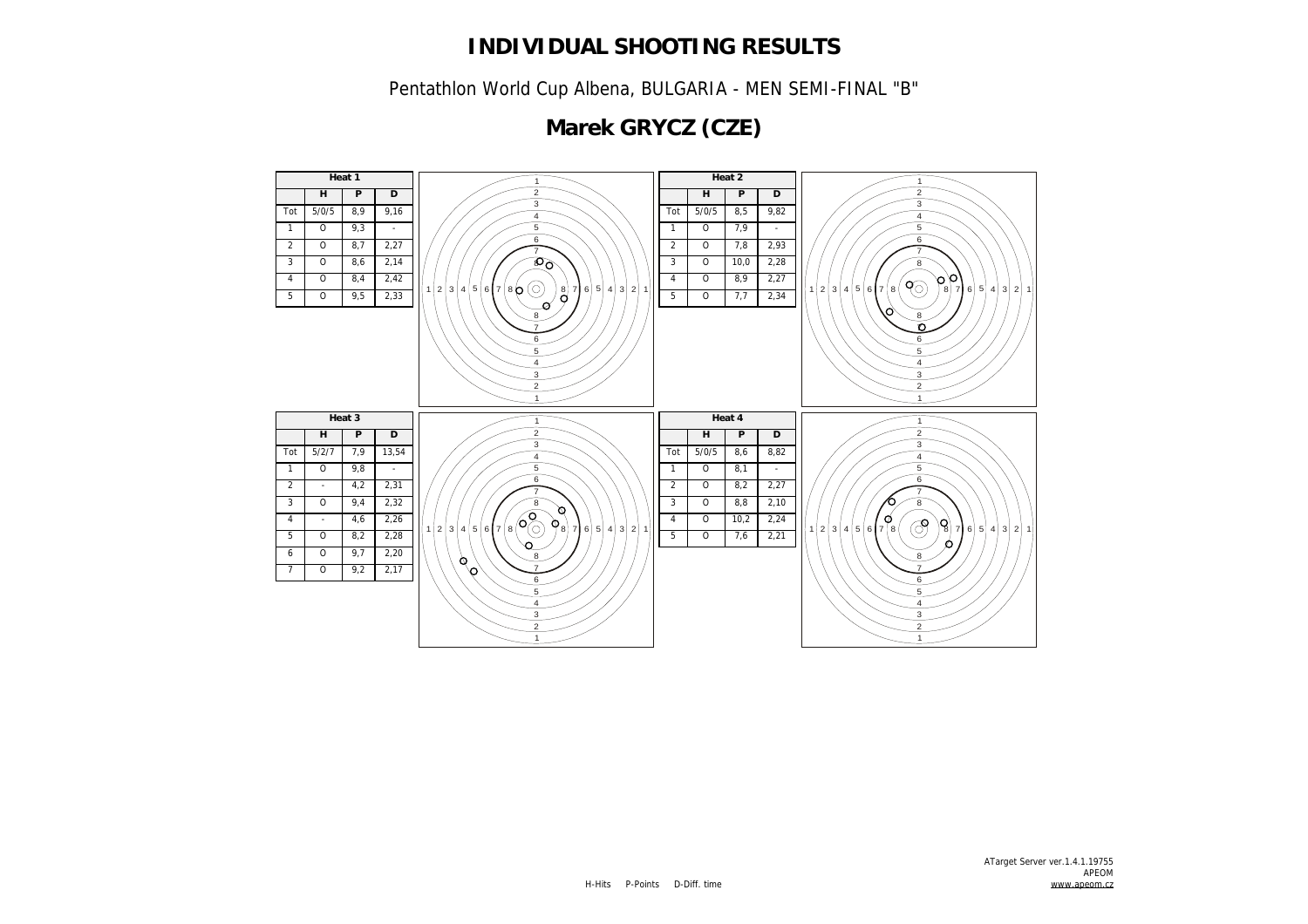Pentathlon World Cup Albena, BULGARIA - MEN SEMI-FINAL "B"

### **E. HERNANDEZ (MEX)**

![](_page_12_Figure_3.jpeg)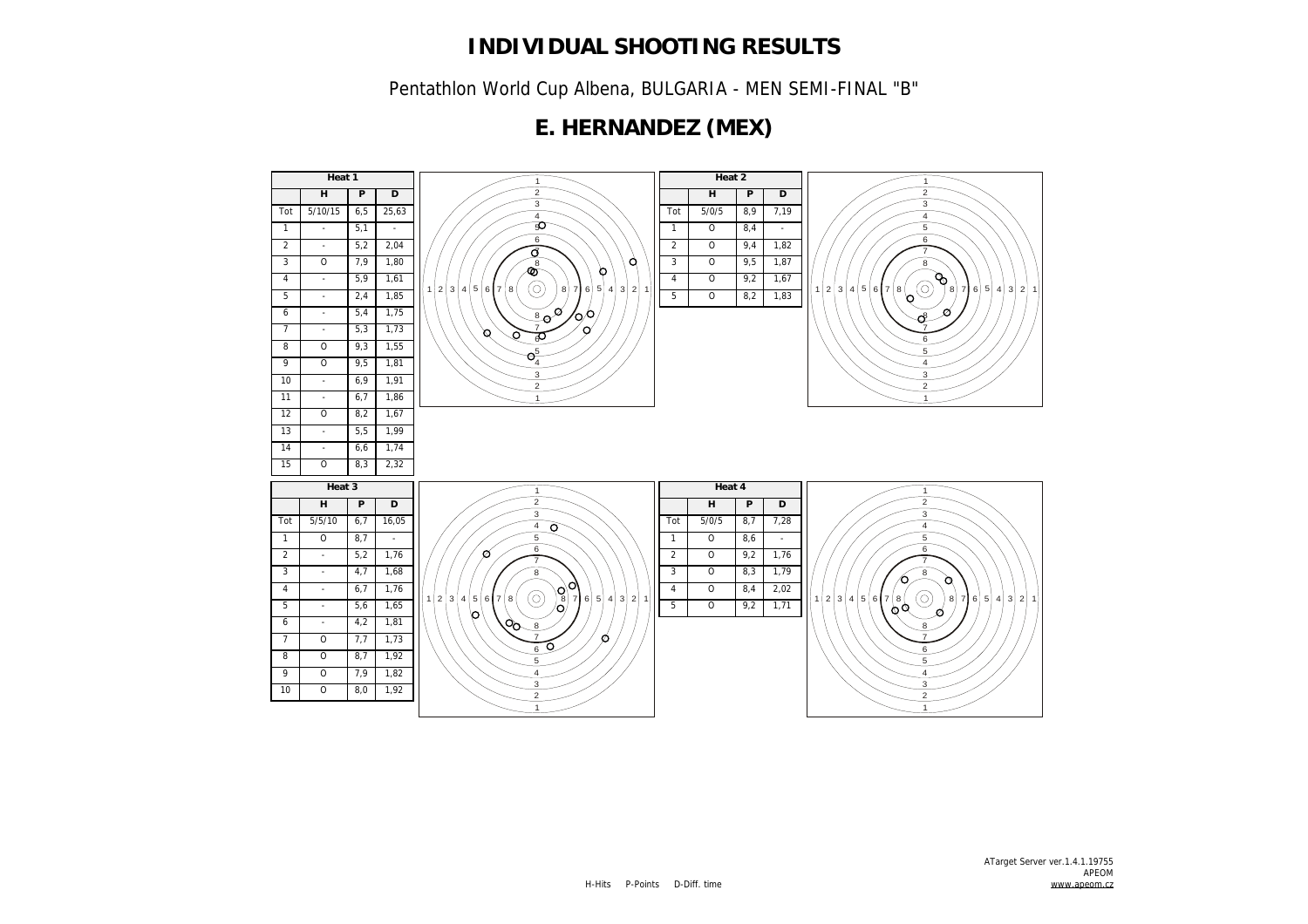Pentathlon World Cup Albena, BULGARIA - MEN SEMI-FINAL "B"

# **Marvin Faly DOGUE (GER)**

![](_page_13_Figure_3.jpeg)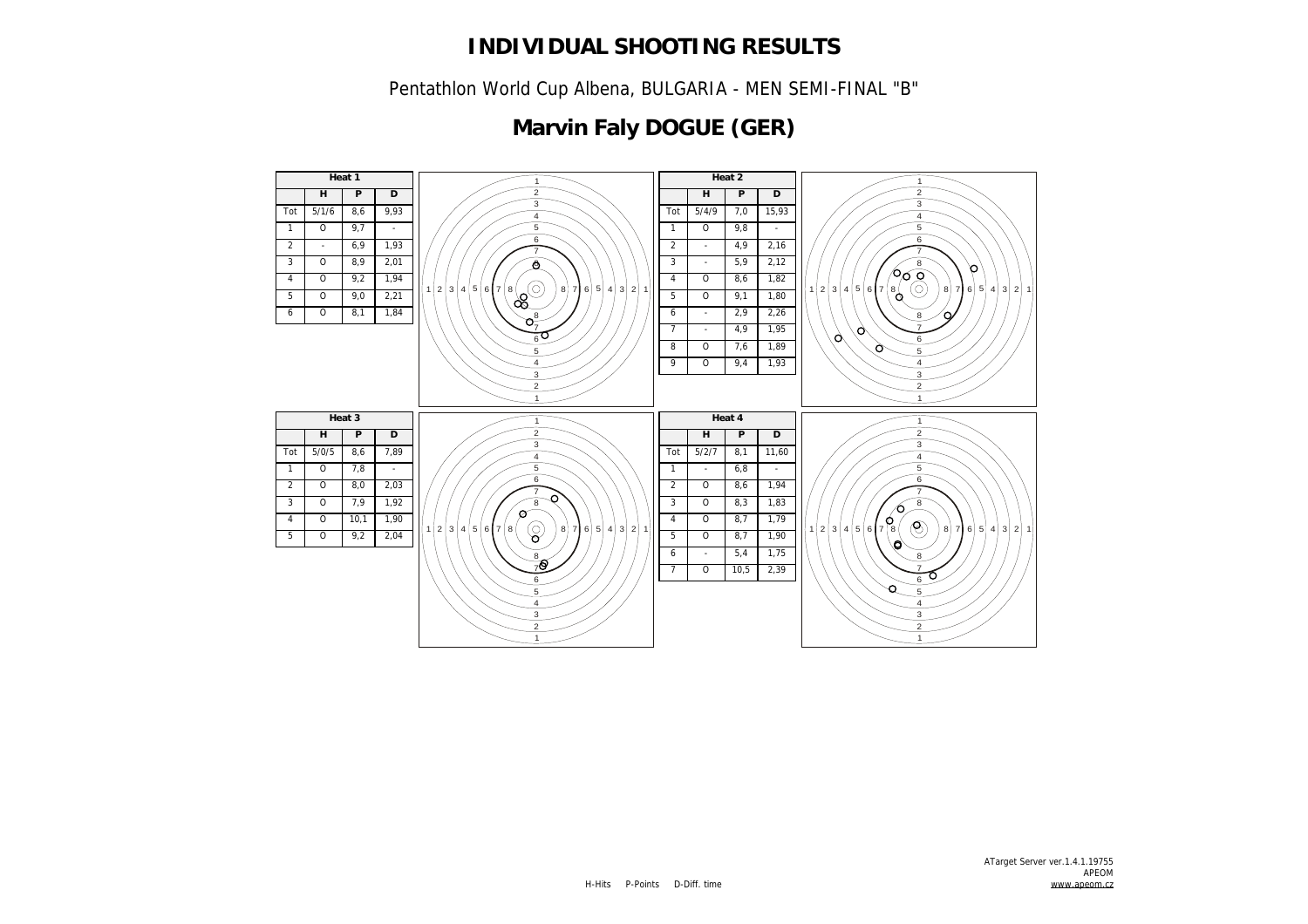Pentathlon World Cup Albena, BULGARIA - MEN SEMI-FINAL "B"

# **Tyler EVANS (USA)**

![](_page_14_Figure_3.jpeg)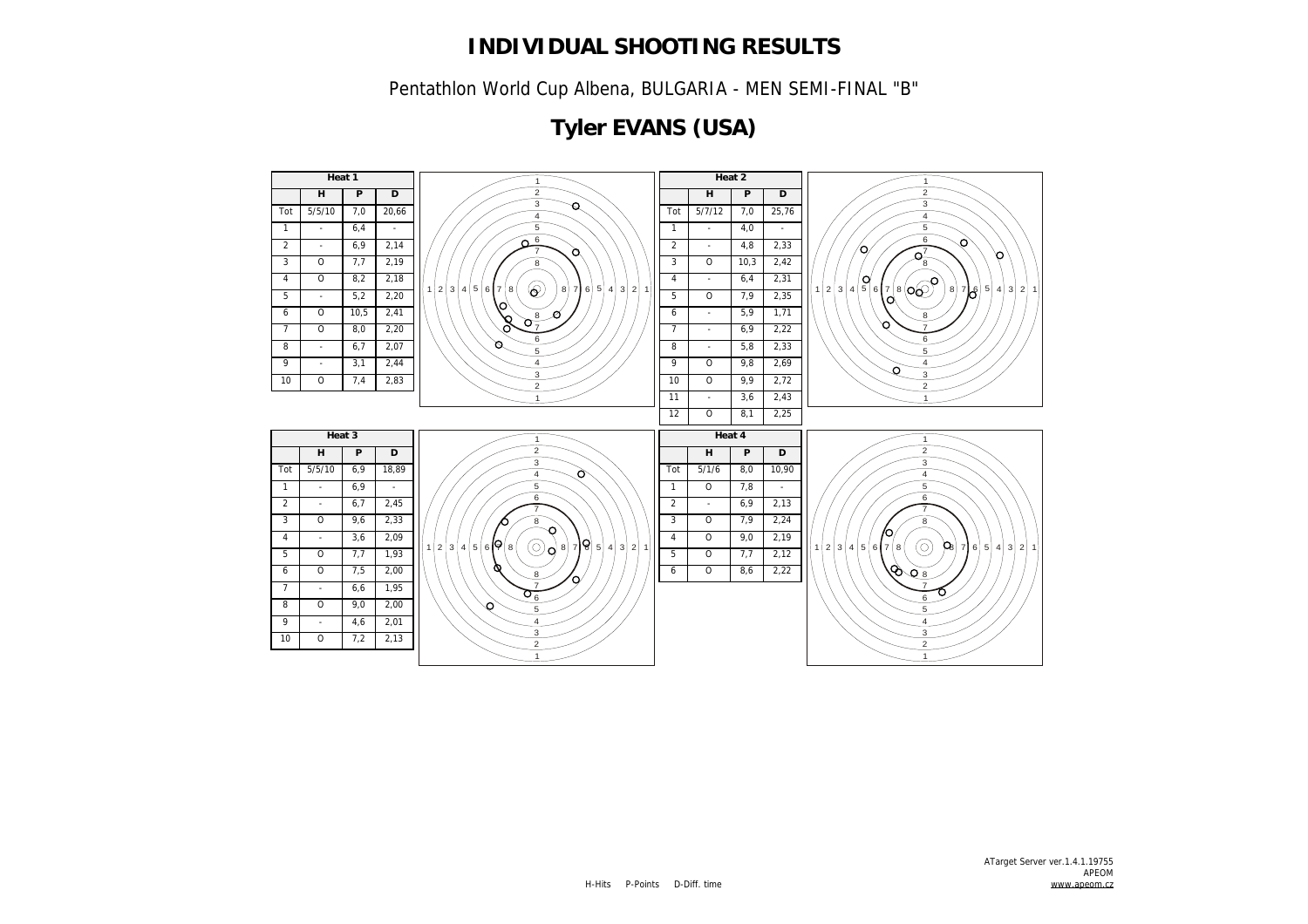Pentathlon World Cup Albena, BULGARIA - MEN SEMI-FINAL "B"

## **Brice LOUBET (FRA)**

![](_page_15_Figure_3.jpeg)